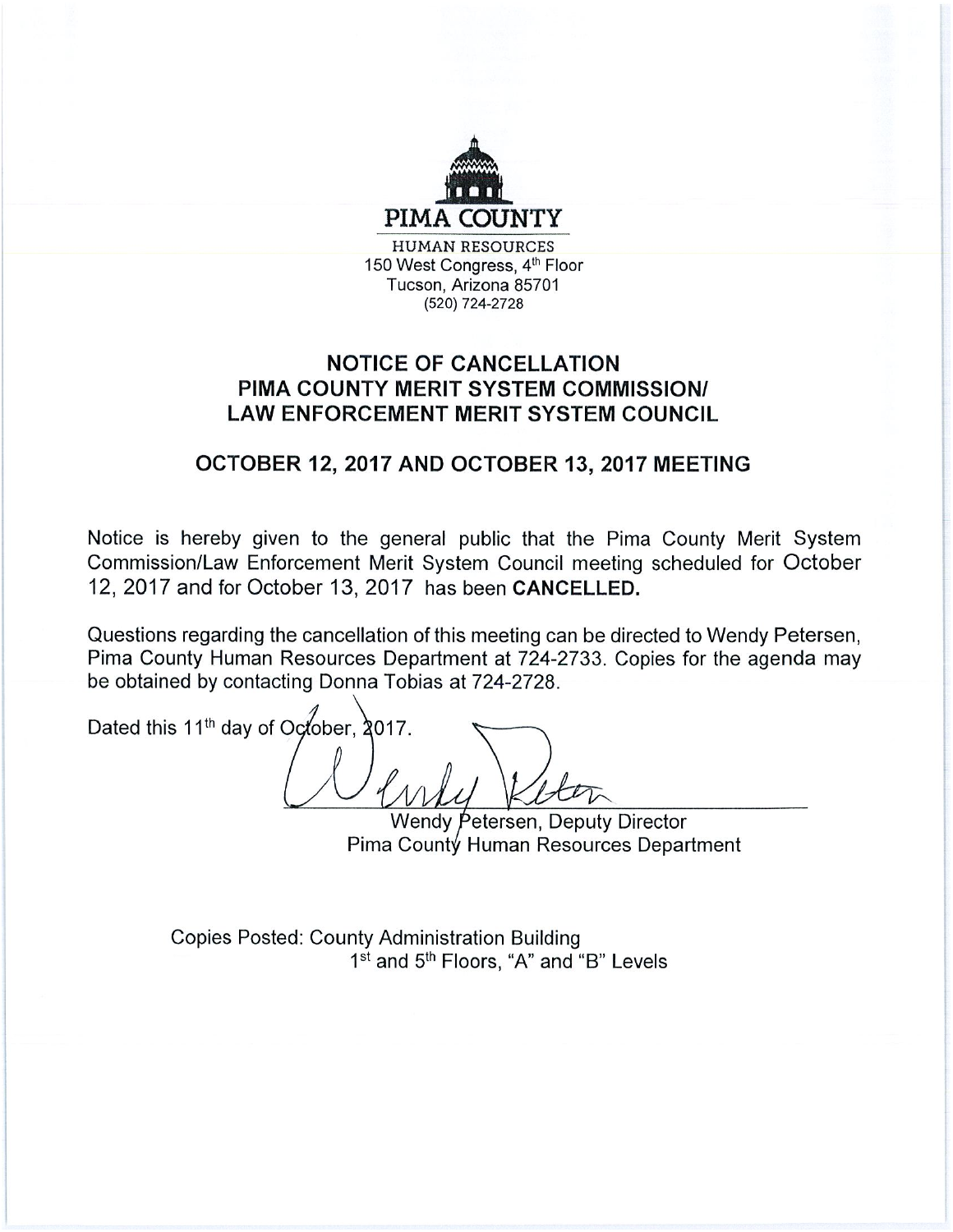## PIMA COUNTY MERIT SYSTEM COMMISSION/ LAW ENFORCEMENT MERIT SYSTEM COUNCIL

An Open Meeting of the Pima County Merit System Commission/Law Enforcement Merit System Council will be held on Wednesday, October 11, 2017, Thursday, October 12, 2017 and Friday, October 13, 2017 **convening at 9:00 a.m., (or at other such time to which the hearing may be continued)**, in the Human Resources Training Room, located on the 4th floor, 150 West Congress, Tucson, Arizona to discuss the business of the Pima County Merit System Commission and the Pima County Law Enforcement Merit System Council. \*\*\*\*\*\*\*\*\*\*\*\*\*\*\*\*\*\*\*\*\*\*\*\*\*\*\*\*\*\*\*\*\*\*\*\*\*\*\*\*\*\*\*\*\*\*\*\*\*\*\*\*\*\*\*\*\*\*\*\*\*\*\*\*\*\*\*\*\*\*\*\*\*\*\*\*\*\*\*\*\*\*\*\*\*\*\*\*\*\*\*\*\*\*\*\*\*\*\*\*\*\*\*\*\*\*\*\*\*\*

#### **AMENDED AGENDA**

- A. Roll Call
- B. Pledge of Allegiance
- 
- **C.** Approval of Minutes **1. Open Meeting Minutes of August 28, 2017**
	- **2. Open Meeting Minutes of August 29, 2017**
	- **3. Open Meeting Minutes of August 30, 2017**
- D. Other Business None *Discussion and Action:*

E. Hearing and Decision on Appeal *Hearing Officer Report:* None

G. Legal Consultation None

F. Appeal Hearing

*Discussion and Action:* Bradley Kerby v Pima County Sheriff's Department

H. Executive Session

The Pima County Merit System Commission/Law Enforcement Merit System Council may conduct one or more Executive Sessions concerning any matter on the Open Meeting Agenda for any or all of the following purposes:

- (a) discussion or consideration of employment, assignment, appointment, promotion, demotion, dismissal, salaries, disciplining or resignation of a public officer, appointee, or employee of the County of Pima, pursuant to ARS §38-431.03(A)(1); and/or
- (b) discussion or consideration of records exempt from public inspection, including the receipt and discussion of information or testimony that is specifically required to be maintained as confidential by state or federal law, pursuant to ARS §38-431.03(A)(2); and/or of Allegiance<br>
al of Minutes<br>
26, 2017<br>
2. Open Meeting Minutes of August 28, 2017<br>
2. Open Meeting Minutes of August 29, 2017<br>
3. Open Meeting Minutes of August 30, 2017<br>
3. Open Meeting Minutes of August 30, 2017<br>
3. Ope
- (c) discussion or consultation for legal advice with the attorney or attorneys for the Commission/ Council, pursuant to ARS §38-431.03(A)(3); and/or
- (d) discussion or consultation with the attorneys for the public body in order to consider its position and instruct its attorneys regarding the Commission's/Council's position in pending or contemplated litigation or in settlement discussions conducted in order to avoid or resolve litigation, pursuant to ARS §38-431.03(A)(4).
- I. Adjournment

\*\*\*\*\*\*\*\*\*\*\*\*\*\*\*\*\*\*\*\*\*\*\*\*\*\*\*\*\*\*\*\*\*\*\*\*\*\*\*\*\*\*\*\*\*\*\*\*\*\*\*\*\*\*\*\*\*\*\*\*\*\*\*\*\*\*\*\*\*\*\*\*\*\*\*\*\*\*\*\*\*\*\*\*\*\*\*\*\*\*\*\*\*\*\*\*\*\*\*\*\*\*\*\*\*\*

Pursuant to A.R.S. §38-431.02, notice is hereby given that a meeting will be conducted at the time and date set forth above, and on any subsequent date or dates to which this meeting or any hearing which is a party thereof may be continued. Questions regarding this meeting can be directed to Allyn Bulzomi, Pima County Human Resources Department, by calling (520) 724-2732. Copies of the agenda may be obtained by contacting Donna Tobias at 724-2728 or at www.pima.gov/hr/commissions.html.

Should you require ADA accommodations, please contact Employment Rights five days prior to the meeting at (520) 724-2728.